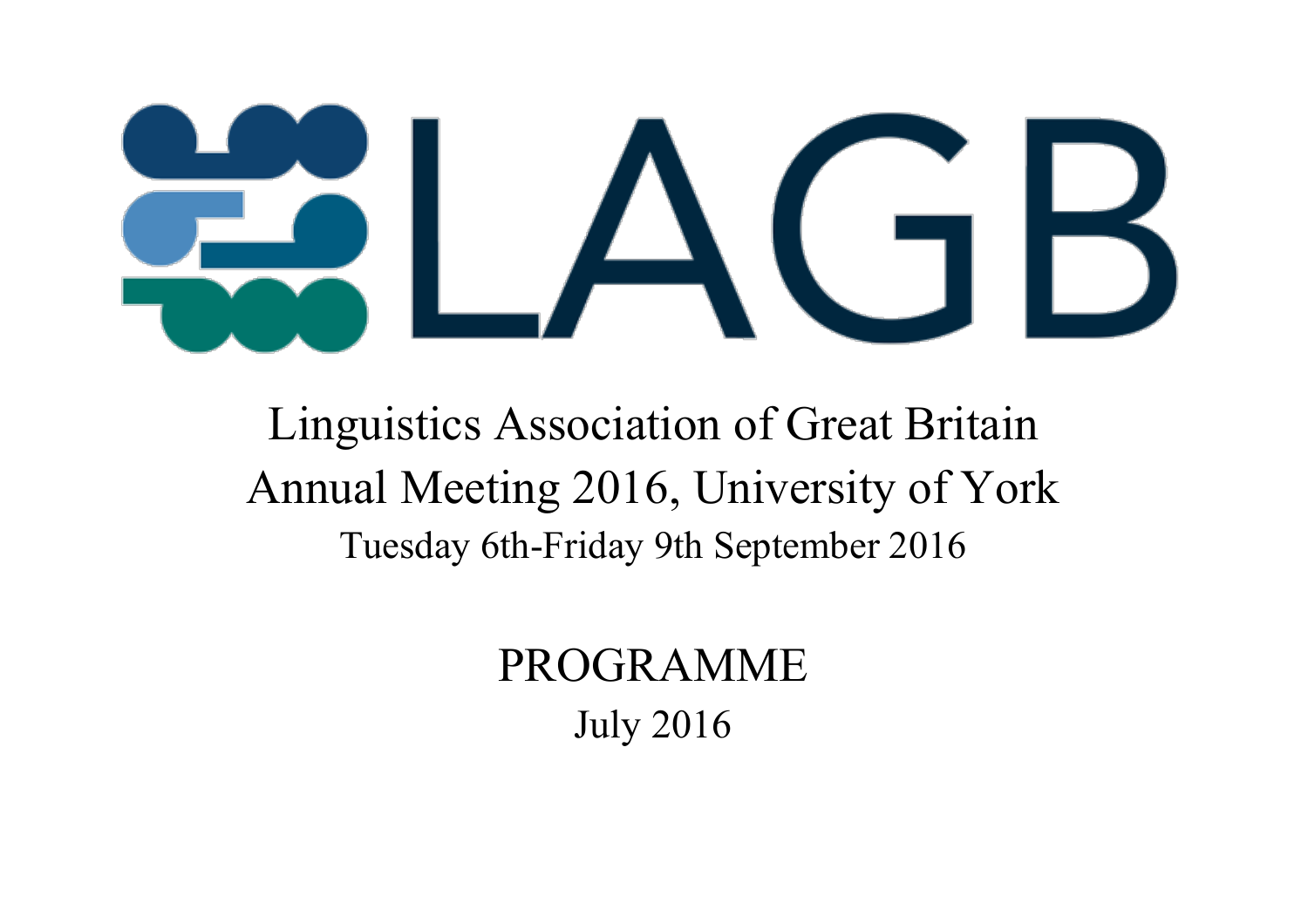|             | TUESDAY 6 <sup>th</sup> SEPTEMBER - LAGB SUMMER SCHOOL 2016               |
|-------------|---------------------------------------------------------------------------|
|             | All sessions will be held in the Bowland Auditorium $(B/S/005)$           |
| 9.15-9.30   | Registration (free) (Berrick Saul Building ground floor foyer)            |
| 9.30-11.00  | Session 1: Bernard Comrie                                                 |
|             | Typology of numeral systems                                               |
| 11.00-11.30 | <b>Break</b>                                                              |
|             | (tea/coffee provided in Berrick Saul foyer)                               |
| 11.30-13.00 | Session 2: George Tsoulas                                                 |
|             | Gestures in syntax                                                        |
| 13.00-14.00 | Lunch                                                                     |
|             | (lunch can be purchased at various local venues*)                         |
| 14.00-15.30 | Session 3: Paul Smolensky                                                 |
|             | Optimization-based grammatical frameworks and their cognitive foundations |
| 15.30-16.00 | <b>Break</b>                                                              |
|             | <i>(tea/coffee provided in Berrick Saul foyer)</i>                        |
| 16.00-17.30 | Session 4: Aaron Ecay                                                     |
|             | Building giga word corpora                                                |
| $17.30 -$   | Social event organised by the LAGB student committee                      |

*\*Costa coffee shops on campus at the Library or Derwent College; pubs in nearby Heslington village: Charles XII, Deramore Arms.*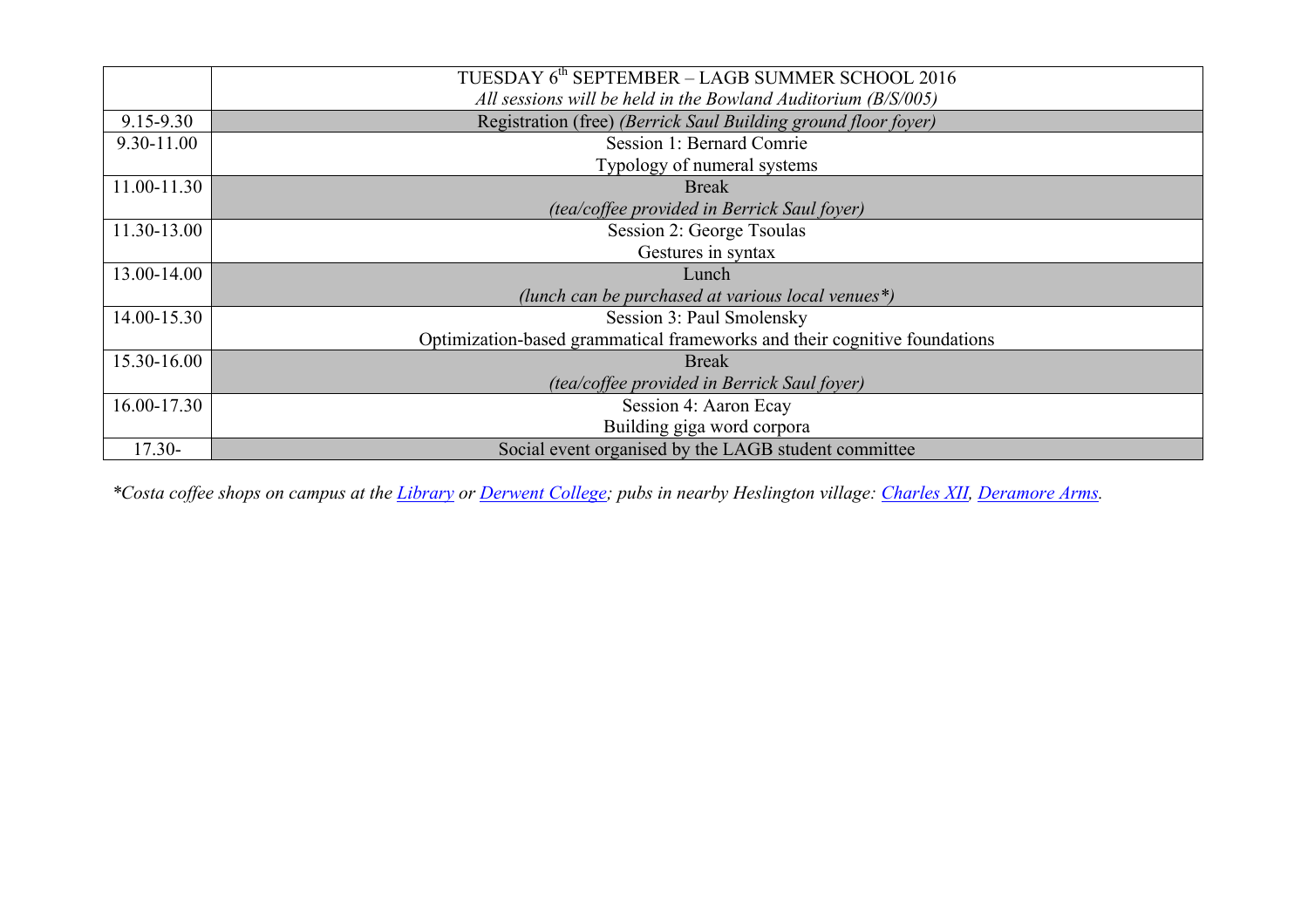|                 | WEDNESDAY $7th$ SEPTEMBER – MORNING SESSION                                                |                                                                                                 |                                            |
|-----------------|--------------------------------------------------------------------------------------------|-------------------------------------------------------------------------------------------------|--------------------------------------------|
| 9.00 onwards    | Registration (Berrick Saul Building ground floor foyer)                                    |                                                                                                 |                                            |
|                 | Session 1: Syntax                                                                          | Session 2: Phonology                                                                            | Session 3: Semantics and pragmatics        |
|                 | <b>Bowland Auditorium (B/S/005)</b>                                                        | Vanbrugh C block first floor (V/C/123)                                                          | (themed session) Treehouse $(B/S/104)$     |
| 9.30-10.00      | Gary Thoms, David Adger, Caroline                                                          | Sam Hellmuth and Rana Almbark                                                                   | Roberto B. Sileo                           |
|                 | Heycock and Jennifer Smith                                                                 | Competing sources of contact-                                                                   | Truth-value judgments and racial and       |
|                 | On some surprising contractions in Scots                                                   | driven variation: Tunisian Arabic schwa-                                                        | ethnic language: an illusionary trap and a |
|                 | dialects                                                                                   | epenthesis                                                                                      | radical contextualist way out.             |
| $10.00 - 10.30$ | Andrew Weir                                                                                | Shanti Ulfsbjorninn and Mohamed                                                                 | Dimitris Michelioudakis                    |
|                 | That's that construction analysed: that be                                                 | Lahrouchi                                                                                       | Unifying the syntax of overt and implicit  |
|                 | 'resultatives' in Scottish English                                                         | The Typology of the Distribution of $ 2 $ :                                                     | evaluation                                 |
|                 |                                                                                            | the propensity for bipositionality                                                              |                                            |
| 10.30-11.00     | Jamie Douglas                                                                              | Michela Russo and Shanti Ulfsbjorninn                                                           | Moreno Mitrovic                            |
|                 | Being at the upper bound of reduced                                                        | Phonological Weakening in the                                                                   | Rhetoricity $\&$ inquisitivity             |
|                 | relative clauses                                                                           | initial position of Southern Italian. Is it                                                     |                                            |
|                 |                                                                                            | really lenition?                                                                                |                                            |
| 11.00-11.30     | break (tea/coffee served in B/S/008)                                                       |                                                                                                 |                                            |
|                 |                                                                                            |                                                                                                 |                                            |
| 11.30-13.00     |                                                                                            | Language tutorial on Jaminjung/Ngaliwurru, given by Eva Schultze-Berndt (Manchester University) |                                            |
|                 |                                                                                            | Bowland Auditorium (B/S/005)                                                                    |                                            |
| 13.00-14.00     | Buffet lunch (in Treehouse B/S/104), tea/coffee (in B/S/008) and wiki session (in B/S/007) |                                                                                                 |                                            |

|             | WEDNESDAY $7th$ SEPTEMBER – AFTERNOON SESSION |                                        |                                         |
|-------------|-----------------------------------------------|----------------------------------------|-----------------------------------------|
|             | Session 1: Syntax                             | Session 2: Phonology                   | Session 3: Semantics and pragmatics     |
|             | <b>Bowland Auditorium (B/S/005)</b>           | Vanbrugh C block first floor (V/C/123) | (themed session) Treehouse $(B/S/104)$  |
| 14.00-14.30 | Eva Schultze-Berndt Agents in focus:          | Danielle Turton and Maciej Baranowski  | Rodanthi Christofaki                    |
|             | "Optional" ergativity in Jaminjung and        | The morphological effect in            | The self and its meaning: insights from |
|             | information structure                         | British English t/d-deletion           | Japanese                                |
| 14.30-15.00 | Nina Radkevich                                | Bert Vaux and Kayeon Yoo               | Eleni Kapogianni                        |
|             | On the locus of case licensing in Lak         | OCP-driven Local Ordering in Korean    | The meaning of oxymoronic               |
|             |                                               | <b>Ghost Language</b>                  | propositions: loose talk, metaphor, and |
|             |                                               |                                        | <b>irony</b>                            |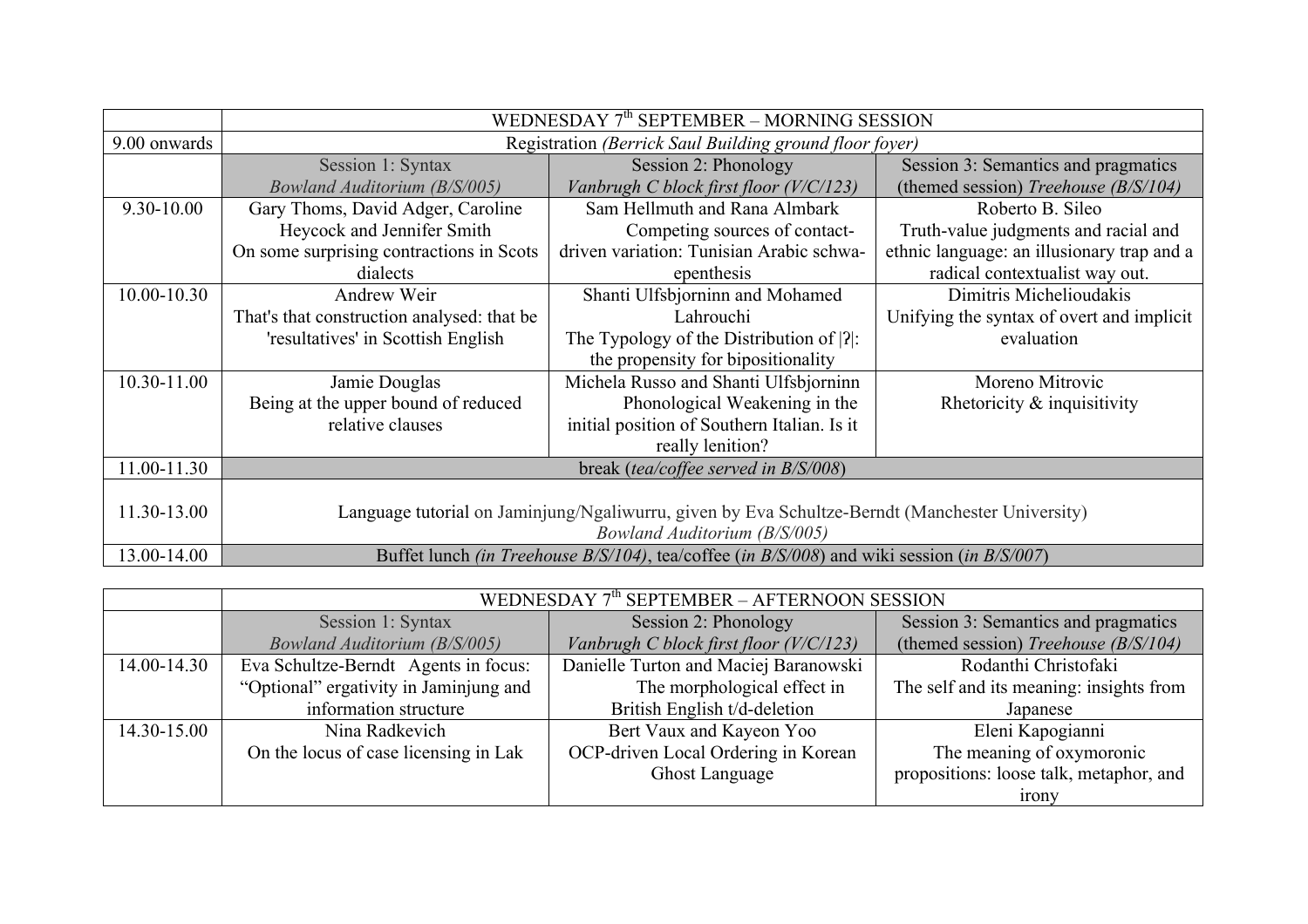| 15.00-15.30     | Rebecca Tollan and Lauren Clemens      | Amy Goodwin Davies, Hezekiah Akiva                                           | George Tsoulas                         |
|-----------------|----------------------------------------|------------------------------------------------------------------------------|----------------------------------------|
|                 | Syntactic ergativity and word order in | Bacovcin and Robert J. Wilder                                                | <b>Encoding Perspective</b>            |
|                 | Polynesian                             | Morpho-phonological transparency and                                         |                                        |
|                 |                                        | rhyme                                                                        |                                        |
| 15.30-16.00     | Michelle Sheehan                       | Deepthi Gopal                                                                | <b>Not in Themed session:</b>          |
|                 | A parameter hierarchy for the Romance  | Aspiration 'dissimilation' in Tangkhul                                       | Theodora Alexopoulou and Akira         |
|                 | faire-infinitif                        | Naga prefixation                                                             | Murakami                               |
|                 |                                        |                                                                              | Animacy and feature underspecification |
|                 |                                        |                                                                              | in L2 English Relative Clauses         |
| $16.00 - 16.30$ |                                        | break (tea/coffee served in B/S/008)                                         |                                        |
|                 |                                        | Henry Sweet lecture <i>Bowland Auditorium (B/S/005)</i>                      |                                        |
|                 |                                        |                                                                              |                                        |
| 16.30-18.00     |                                        | Bernard Comrie (University of California Santa Barbara) 'Verb Root Ellipsis' |                                        |
|                 |                                        |                                                                              |                                        |
|                 |                                        |                                                                              |                                        |
| $18.00 -$       |                                        | Wine reception (B/S/008 and Berrick Saul Building ground floor foyer)        |                                        |
|                 |                                        |                                                                              |                                        |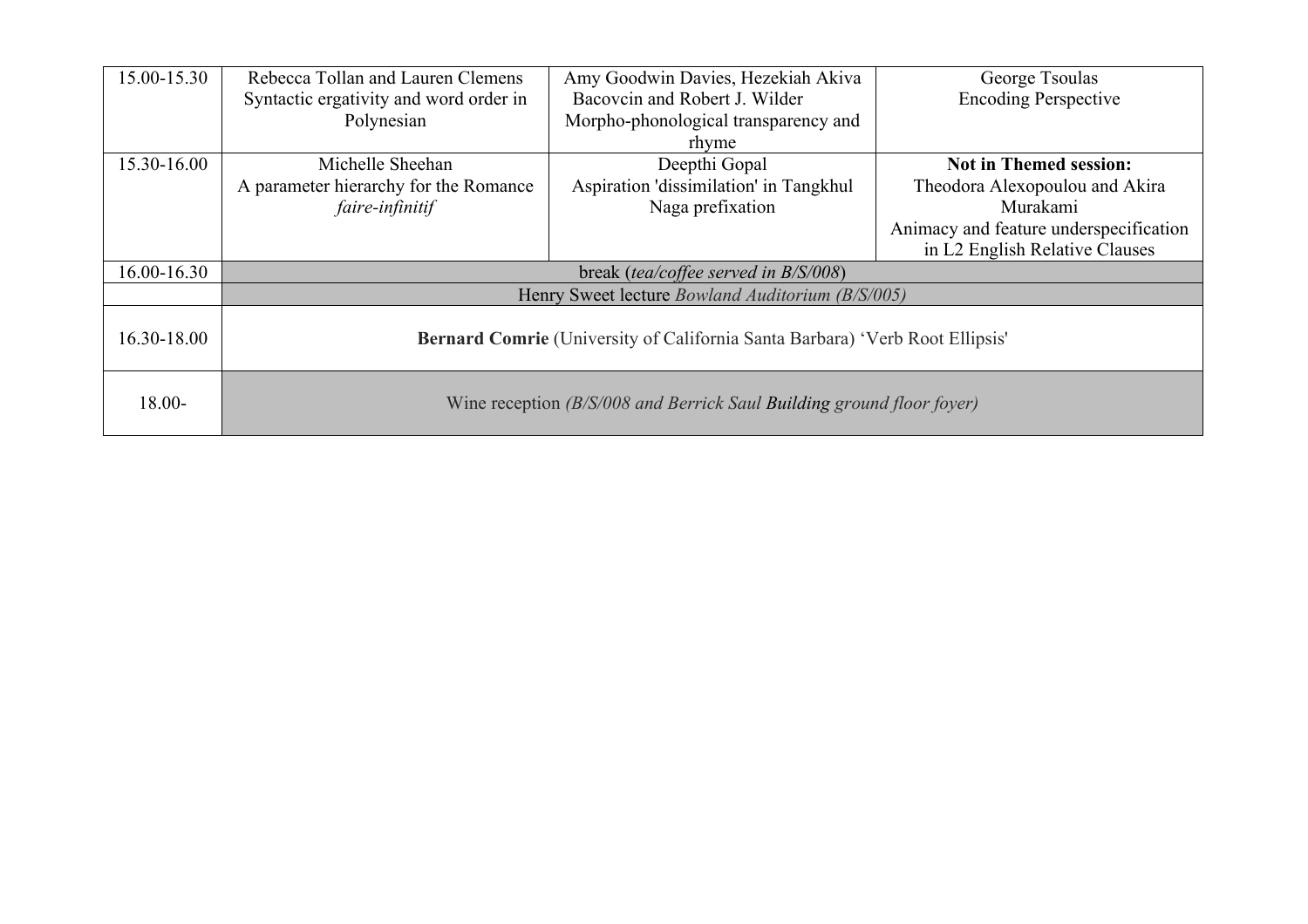|             | THURSDAY 8 <sup>th</sup> SEPTEMBER - MORNING SESSION                                                             |                                           |                                         |
|-------------|------------------------------------------------------------------------------------------------------------------|-------------------------------------------|-----------------------------------------|
|             | Session 1: Syntax                                                                                                | Session 2: L2 acquisition                 | Session 3: Historical linguistics       |
|             | <b>Bowland Auditorium (B/S/005)</b>                                                                              | Vanbrugh C block first floor (V/C/123)    | Treehouse (B/S/104)                     |
| 9.00-9.30   | Ciro Greco and Liliane Haegeman                                                                                  | Hilary Wynne, Linda Wheeldon and          | Henri Kauhanen                          |
|             | Frame setters and the microvariation of                                                                          | Aditi Lahiri                              | Naive parameter diachrony, with and     |
|             | subject-initial V2                                                                                               | Planning and Production of Complex        | without biases                          |
|             |                                                                                                                  | Prosodic Structures in L2 English         |                                         |
|             |                                                                                                                  | <b>Speakers</b>                           |                                         |
| 9.30-10.00  | Chenchen Song                                                                                                    | Fernanda Barrientos                       | <b>Bozhil Hristov</b>                   |
|             | Blocked particle verb movement in                                                                                | What is a perceptual category in L2? On   | The story of the perfect: ambiguity and |
|             | German and Hungarian: A unified                                                                                  | the nature of sound representations in    | functional load as explanations of      |
|             | analysis                                                                                                         | late learners of a second language with a | morphosyntactic change.                 |
|             |                                                                                                                  | smaller L1 phonological inventory         |                                         |
| 10.00-10.30 | Vieri Samek-Lodovici                                                                                             | Naouel Zoghlami                           | Redouane Djamouri, Waltraud Paul and    |
|             | Focus Fronting and the Definition of                                                                             | Segmentation differences of               | Victor Pan                              |
|             | Contrastivity                                                                                                    | phonologically reduced speech: a gating   | Clitic pronouns in Archaic Chinese      |
|             |                                                                                                                  | study with L2 listeners of different      |                                         |
|             |                                                                                                                  | ability                                   |                                         |
| 10.30-11.00 | Zhishuang Chen                                                                                                   |                                           | Sandra Paoli                            |
|             | Multi-argument Realization and                                                                                   |                                           | Gradience in synchronic variation and   |
|             | Directional Serial Verbs in Mandarin                                                                             |                                           | gradual diachronic change: A case study |
|             |                                                                                                                  |                                           |                                         |
| 11.00-11.30 | break (tea/coffee served in B/S/008)                                                                             |                                           |                                         |
|             | Language tutorial on Jaminjung/Ngaliwurru, given by Eva Schultze-Berndt (Manchester University)                  |                                           |                                         |
| 11.30-13.00 | Bowland Auditorium (B/S/005)                                                                                     |                                           |                                         |
| 13.00-14.00 | Buffet lunch <i>(in Treehouse B/S/104)</i> , tea/coffee <i>(in B/S/008)</i> and wiki session <i>(in B/S/007)</i> |                                           |                                         |

|             | THURSDAY 8th SEPTEMBER - AFTERNOON SESSION |                                        |                                      |
|-------------|--------------------------------------------|----------------------------------------|--------------------------------------|
|             | Session 1: Syntax                          | Session 2: Language acquisition/change | Session 3: Language change           |
|             | Bowland Auditorium (B/S/005)               | Vanbrugh C block first floor (V/C/123) |                                      |
| 14.00-14.30 | Sandy Ritchie                              | Jarosław Weckwerth                     | Giuseppe Longobardi, Dimitris        |
|             | A non-derivational account of possessive   | How EFL learners resolve ambiguous     | Michelioudakis, Cristina Guardiano,  |
|             | applicative constructions                  | non-rhoticity in spelling              | Monica Irimia, Nina Radkevich, Shin- |
|             |                                            |                                        | Sook Kim, Guido Cordoni, Andrea      |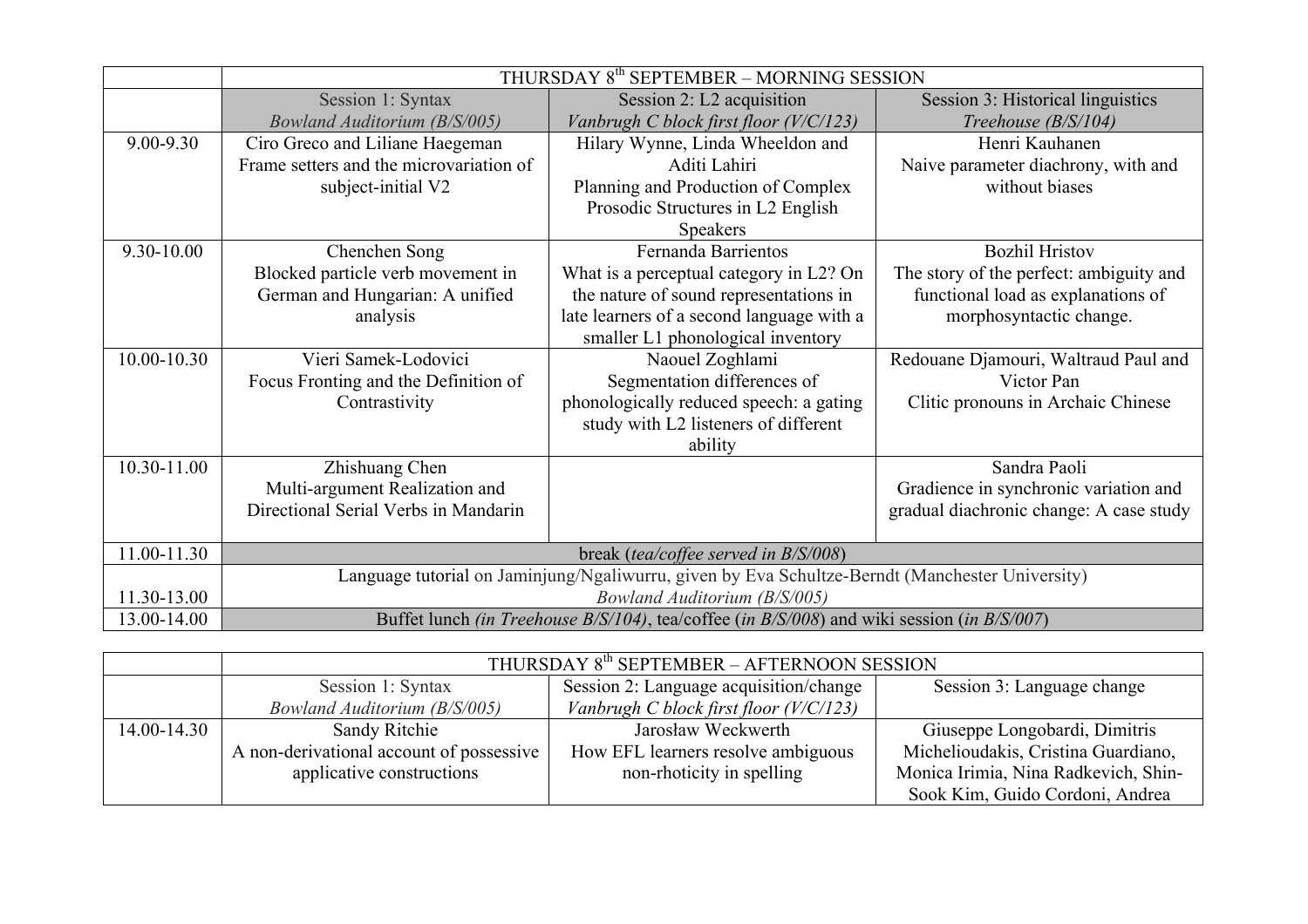|             |                                          |                                                                                        | Ceolin and Dimitar Kazakov            |
|-------------|------------------------------------------|----------------------------------------------------------------------------------------|---------------------------------------|
|             |                                          |                                                                                        | Syntactic theory and the science of   |
|             |                                          |                                                                                        | (language) history                    |
| 14.30-15.00 | András Bárány                            | Mengying Xia                                                                           | Theresa Biberauer                     |
|             | Dative = $DOM$ : Syncretism rather than  | Cross-linguistic influences on the                                                     | Going beyond the input: 3 factors and |
|             | syntactic identity                       | acquisition of metaphorical expressions                                                | syntactic innovation                  |
| 15.00-15.30 | Kersti Börjars, Khawla Ghadgoud and      | George Bailey, Danielle Turton, Maciej                                                 | Aaron Ecay, Susan Pintzuk and Richard |
|             | John Payne                               | Baranowski and Ricardo Bermúdez-                                                       | Zimmermann                            |
|             | Aspectual object marking in Libyan       | Otero                                                                                  | The dating of Beowulf revisited       |
|             | Arabic                                   | A stationary frequency effect in                                                       |                                       |
|             |                                          | Manchester English                                                                     |                                       |
| 15.30-16.00 |                                          | break (tea/coffee served in B/S/008)                                                   |                                       |
|             | Session 1: Syntax                        | Session 2: Semantics                                                                   | Session 3: Education committee        |
|             | Treehouse (B/S/104)                      | Vanbrugh C block first floor (V/C/123)                                                 | <b>Bowland Auditorium (B/S/005)</b>   |
| 16.00-16.30 | Kajsa Djarv                              | Federica Di Bacco, Lyn Tieu, Vincenzo                                                  | Communicating with other worlds:      |
|             | Case-alternations in Copular Sentences:  | Moscati, Raffaella Folli, Christina                                                    | Formal linguistic second language     |
|             | a Cross-linguistic Perspective           | Sevdali and Jacopo Romoli                                                              | acquisition research and language     |
|             |                                          | Testing the QUD approach: Children's                                                   | teaching                              |
|             |                                          | comprehension of scopally ambiguous                                                    |                                       |
|             |                                          | questions                                                                              |                                       |
| 16.30-17.00 | Lauren Gawne and Thomas Owen-Smith       | Giulio Dulcinati and Nausicaa                                                          |                                       |
|             | The 'General Fact' copula in             | Pouscoulous                                                                            |                                       |
|             | Yolmo and the influence of Tamang        | Cooperation and Quantity Implicatures                                                  |                                       |
|             |                                          |                                                                                        |                                       |
| 17.00-17.30 | Luigi Andriani                           | Alex Drummond and Junko Shimoyama                                                      |                                       |
|             | A parameter-hierarchy approach to        | Complex degrees and an unexpected                                                      |                                       |
|             | Perfective Auxiliary Selection in Barese | comparative interpretation                                                             |                                       |
| 17.30-18.00 |                                          | Patrick Elliott and Andreea Nicolae                                                    |                                       |
|             |                                          | Cumulative readings beyond                                                             |                                       |
|             |                                          | nominals                                                                               |                                       |
| $19.30 -$   |                                          | <b>Conference dinner</b>                                                               |                                       |
|             |                                          | Hilton Hotel York, 1 Tower Street York YO1 9WD [arrive from 7pm, dinner served 7.30pm] |                                       |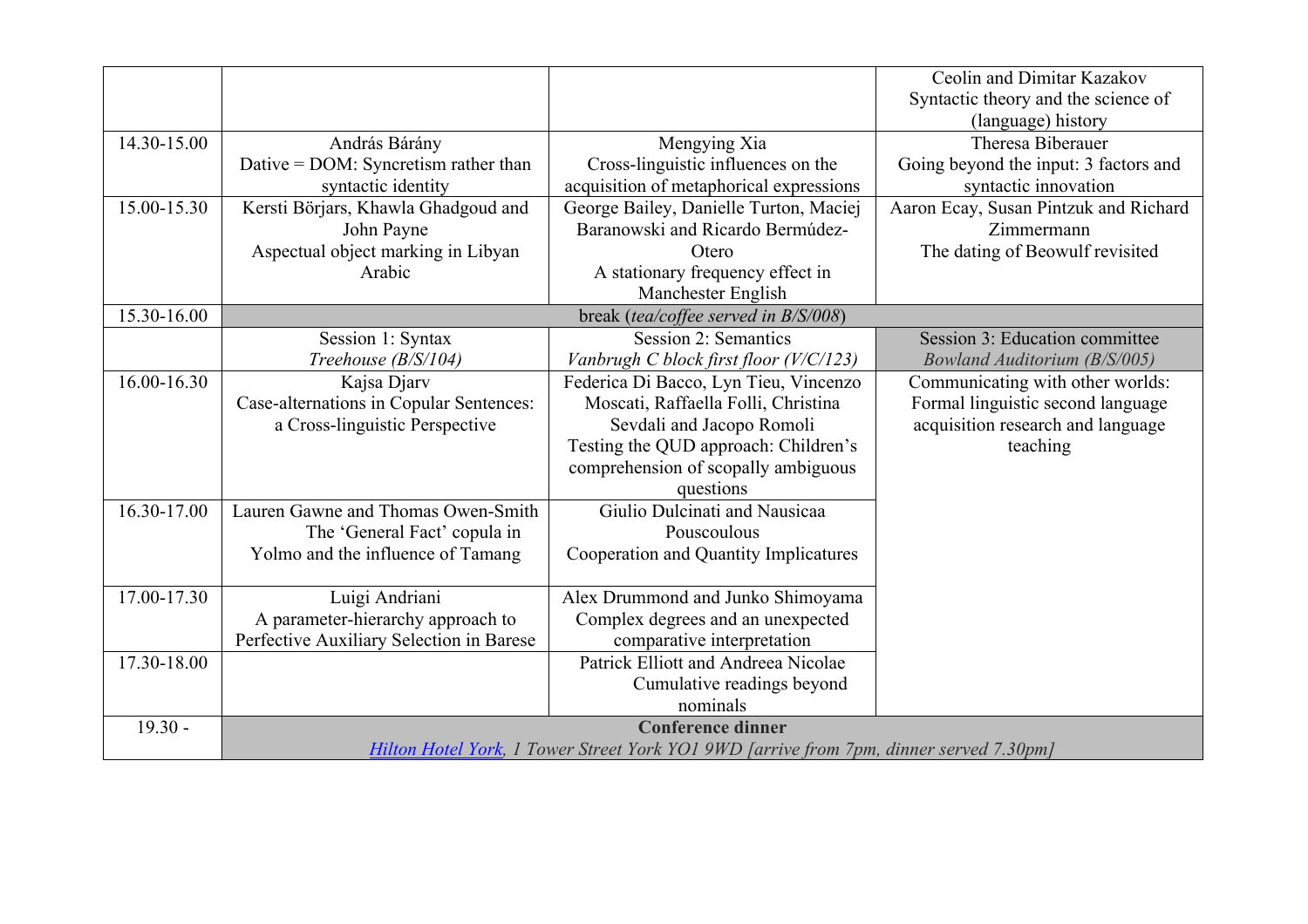|             | FRIDAY 9th SEPTEMBER - MORNING SESSION |                                                                                                                  |                                            |
|-------------|----------------------------------------|------------------------------------------------------------------------------------------------------------------|--------------------------------------------|
|             | Session 1: Workshop on Advances in     | Session 2: Phonology/Prosody                                                                                     | Session 3: Syntax                          |
|             | linguistic theory through computation  | Vanbrugh C block first floor (V/C/123)                                                                           | Treehouse (B/S/104)                        |
|             | Bowland Auditorium (B/S/005)           |                                                                                                                  |                                            |
| 9.00-9.30   | Janet Pierrehumbert, TBC               | Eva Zimmermann and Jochen Trommer                                                                                | Coppe van Urk                              |
|             |                                        | The Typology of Opacity and                                                                                      | Parasitic gaps, depictives, and the nature |
|             |                                        | <b>Containment Theory</b>                                                                                        | of the A/A'-distinction                    |
| 9.30-9.45   |                                        | Ollie Sayeed                                                                                                     | Christiane Müller                          |
| 9.45-10.00  | Stephen Clark                          | Phonological time travel: 'counterfeeding                                                                        | Adjunct Islands in Swedish                 |
|             | Where is the Linguistics in Natural    | from the future'                                                                                                 |                                            |
| 10.00-10.30 | Language Processing?                   | Cong Zhang                                                                                                       | Dimitrios Ntelitheos                       |
|             |                                        | Tones and Tunes in Tianjin Mandarin                                                                              | A Relative Clause Source for Participant   |
|             |                                        |                                                                                                                  | Nominalizations                            |
| 10.30-11.00 | break (tea/coffee served in B/S/008)   |                                                                                                                  |                                            |
| 11.00-11.30 | Gaja Jarosz,                           | Edward Flemming and Helen Nie                                                                                    | Christos Vlachos                           |
|             | Modeling Phonological Structure:       | Are there boundary tones in Mandarin                                                                             | Embedding (un)selected clauses             |
|             | Connecting Theory and Data             | Chinese echo questions?                                                                                          |                                            |
| 11.30-11.45 |                                        | break                                                                                                            | break                                      |
| 11.45-13.00 |                                        | LAGB Annual general meeting                                                                                      |                                            |
|             |                                        | Bowland Auditorium (B/S/005)                                                                                     |                                            |
|             |                                        | Further details to be added                                                                                      |                                            |
| 13.00-14.00 |                                        | Buffet lunch <i>(in Treehouse B/S/104)</i> , tea/coffee <i>(in B/S/008)</i> and wiki session <i>(in B/S/007)</i> |                                            |

|             | Friday 9th SEPTEMBER - AFTERNOON SESSION   |                                            |                                        |
|-------------|--------------------------------------------|--------------------------------------------|----------------------------------------|
|             | Session 1: Workshop on Advances in         | Session 2: Morphology                      | Session 3: Syntax                      |
|             | linguistic theory through computation      | Vanbrugh C block first floor (V/C/123)     | Treehouse $(B/S/104)$                  |
|             | <b>Bowland Auditorium (B/S/005)</b>        |                                            |                                        |
| 14.00-14.30 | Jenny Culbertson                           | Sarah Beniamine and Olivier Bonami         | <b>Yusuke Kubota and Robert Levine</b> |
|             | Integrating probabilistic cognitive biases | A comprehensive view on inflectional       | Ellipsis and syntactic information     |
|             | into grammar formalisms                    | classification                             |                                        |
| 14.30-14.45 |                                            | Wonsuk Jung                                | Patrick Elliott and Gary Thoms         |
| 14.45-15.00 | Mark Steedman, TBC                         | "Zero"-past tense in Korean is an illusion | NPI anti-licensing in peripheral       |
|             |                                            |                                            | modifiers                              |